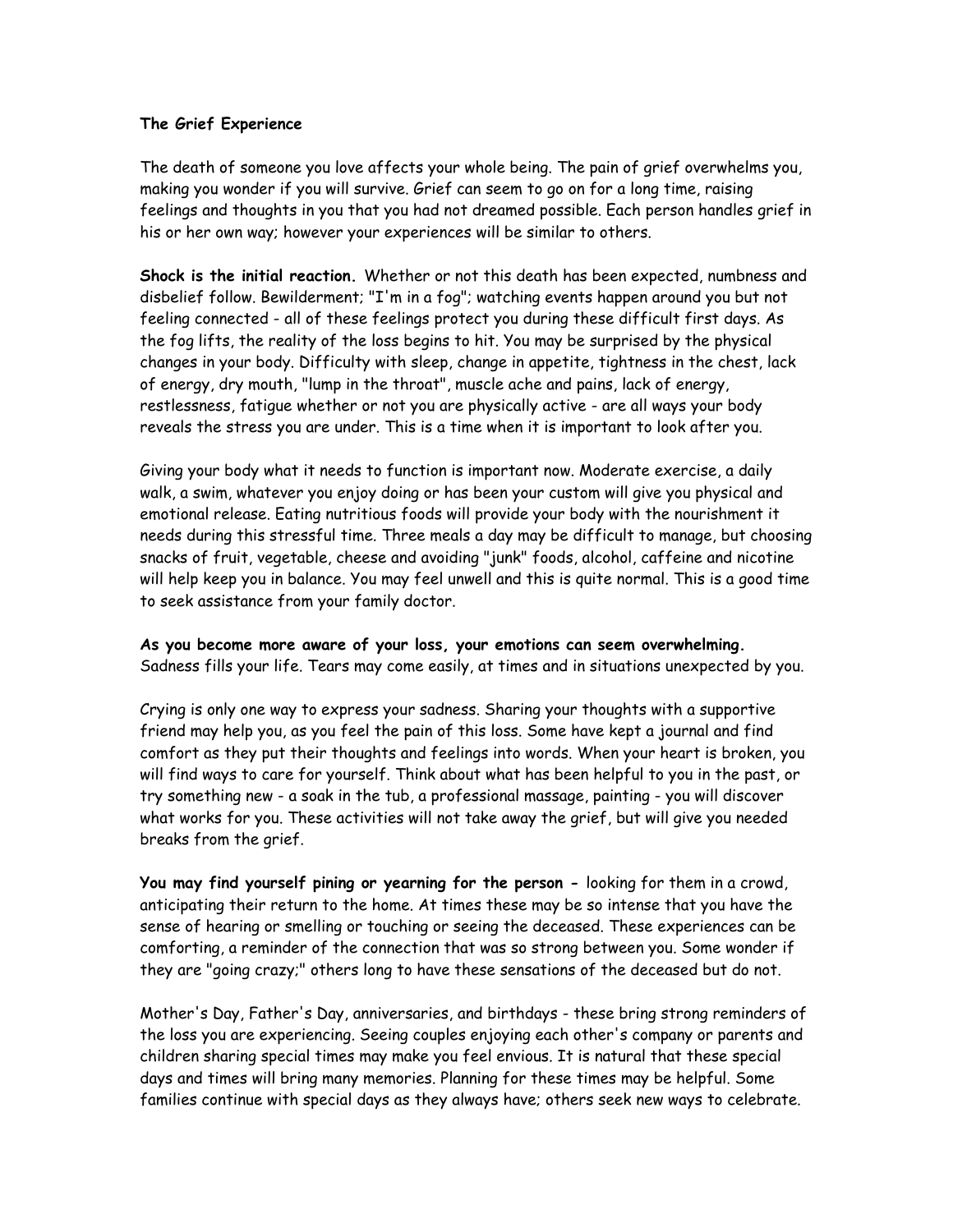Often grievers find that the anticipation of the day is worse than the day itself. Many find it a bittersweet experience as they plan these days and celebrate them, remembering their special person with love and affection.

**You may find yourself angry, furious, and full of rage.** You may blame doctors, nurses for the circumstances of the death, funeral directors for not carrying out arrangements properly, family members for lack of support or God for allowing the death. These emotions are not right or wrong, good or bad - they are yours. When you keep these feelings within yourself, you may prolong your sadness. Try sharing these strong feelings with a trusted friend or counselor who does not judge you but walks this path of grief with you. These feelings will change in intensity and duration as you do the work of grief.

Sometimes you may feel that you didn't do enough - "If only I had made him go to the doctor earlier", "If only I had stayed at the hospital longer." - these feelings of guilt are natural responses to your loss. You may feel guilty that you have survived - "I was the one expected to go first."

You may feel ashamed as you experience the relief from care giving, financial strains, increased responsibilities, watching them suffer. There may be other things you do not miss - the overflowing ashtray, the "channel surfing", the unbalanced chequebook - and you may feel awkward about not missing these all the time. These feelings and thoughts are a natural response to your loss.

If you are having these kinds of thoughts, be compassionate, gentle, kind with yourself. Take the time to review them. Ask yourself, "What could I have done differently in that situation, knowing what I knew then?" Perhaps you could have handled it differently. There are, however, many things in life that cannot be changed. Be gentle and forgiving with yourself as you talk and think about this.

**As the realities of what your loss means to you become clear, feelings of anxiety, panic and fear may arise.** "How will I survive without this person?", "Am I going to be next?"; "I cannot handle this", "I'm so drained - how will I ever cope with this?" You do have tremendous adjustments to make. These feelings of insecurity and fear are part of this adjustment.

If you discuss these feelings, you will begin to see ways of coping with your situation. In this fear, you will find strength to continue. The beginning steps may be small ones, finding the courage to go to the motor vehicle bureau and change the ownership of the car, getting a plumber to fix the leaking tap, but you will find that you do these and achieve what you want.

You may feel very lonely as you deal with all of this. If it is your life's partner who has died, now there is no one with whom to share your thoughts, feelings and accomplishments. If it is your parent who has died, the person who has known you since birth is not there to share memories and experiences with you. This pain is especially difficult to bear. Reach out to those around you who support you in a caring way, those who do not tell you to "get on with